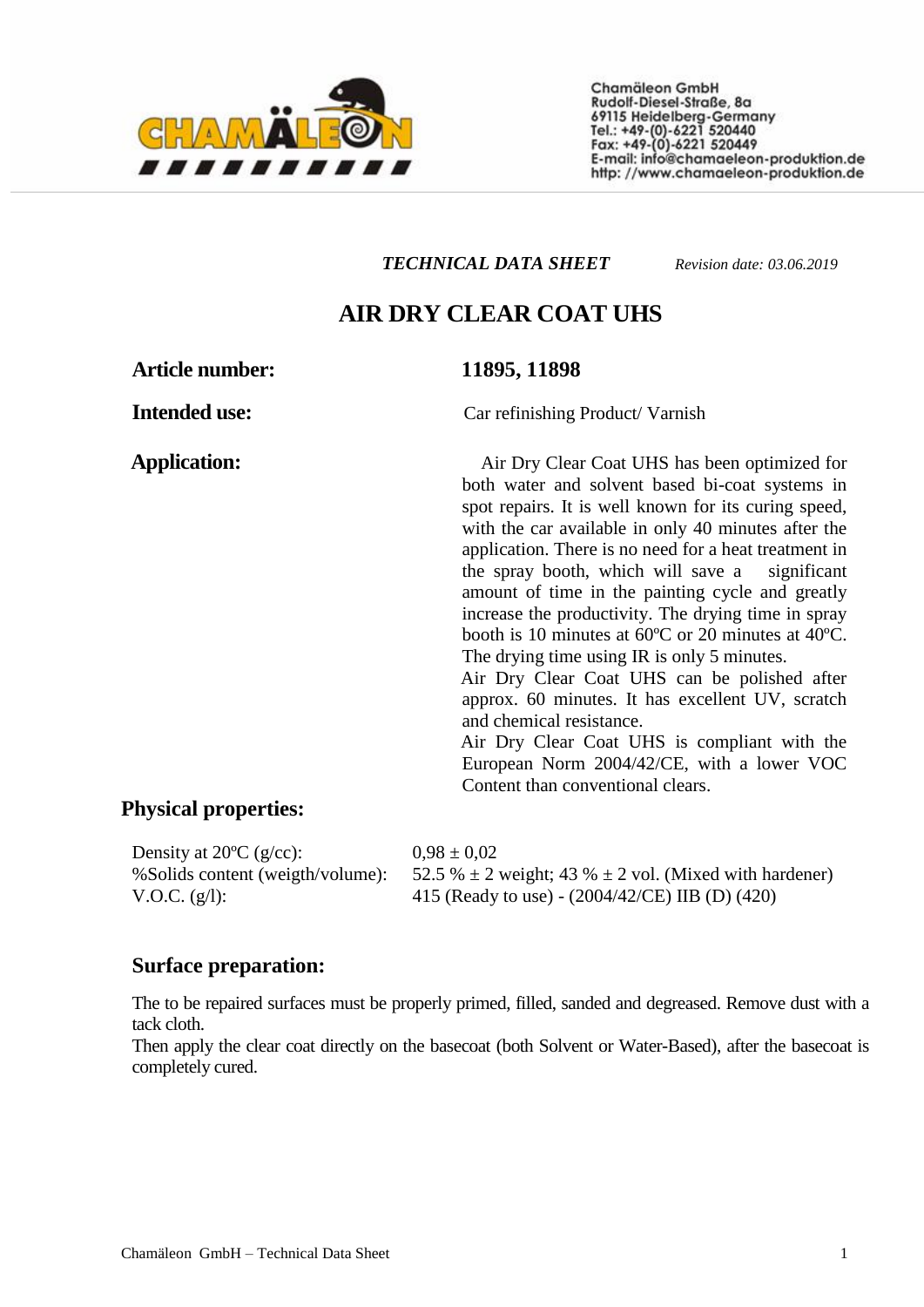

Chamäleon GmbH Rudolf-Diesel-Straße, 8a 69115 Heidelberg-Germany<br>Tel.: +49-(0)-6221 520440<br>Fax: +49-(0)-6221 520449 E-mail: info@chamaeleon-produktion.de http://www.chamaeleon-produktion.de

#### **Application instructions:**

To achieve the optimal drying time of only 40 min. at 20 °C for assembly, please apply the clear coat according to the following instructions! Gravity Spray gun settings: Material flow: from closed position open 1,5 or 2 turns, use wide spray pattern (not round!), for best result we recommend a 1,2 mm nozzle. Apply the clear coat in 2 crosshanded, thin layers. The first layer should be a fast hand thin closed glossy layer. Leave 5-10 min. flash of time between the layers. The second layer should be a slow hand thin closed glossy layer. If possible, to measure, the first layer should be 20-25 microns and the second layer should be 30-35 microns. The total thickness of the Air Dry clear coat should not exceed 50-60 microns, otherwise the drying time will increase. Afterwards the surface can be polished only 60 min. after application at 20 °C.

#### **The application must take place during the first 30 minutes after mixing both components.**

The recommended use of Air Dry Clear Coat UHS is for spot repair only. It is recommended to close the cans of the clear and the hardener, after their use.

**Colour:** colourless **Hardener:** Chamäleon hardener 289 **Mixing ratio:** Paint + hardener 2:1 by volume **Dilution: - Spraying viscosity 4mm DIN**  Gravity spraying gun 15-16 s

## **Application method**

| <b>Application method</b> Pressure |                           | <b>Nozzle</b>  |
|------------------------------------|---------------------------|----------------|
| <b>Gravity spray gun</b>           | $ 2.0 - 2.5 \text{ bar} $ | $1.2 - 1.3$ mm |
| <b>HVLP</b>                        | $2.0 - 2.5$ bar           | $1.2 - 1.3$ mm |

 $50 - 60 \text{ }\mu\text{m}$   $7.5 - 8.5 \text{ }\text{m}^2$ /

**Spraying operations: 2** 

**DFT Consumption**

## **Flash-off time**

| Between the coatings | Before force drying |
|----------------------|---------------------|
| $5 - 10$ minutes     | $5 - 10$ minutes    |

# **Drying Object temperature 20 °C**

Dust free  $10 - 15$  minutes Set to touch 35 minutes Ready for assembly 40 minutes

## **Object temperature 60 °C**

Ready for assembly 10 minutes